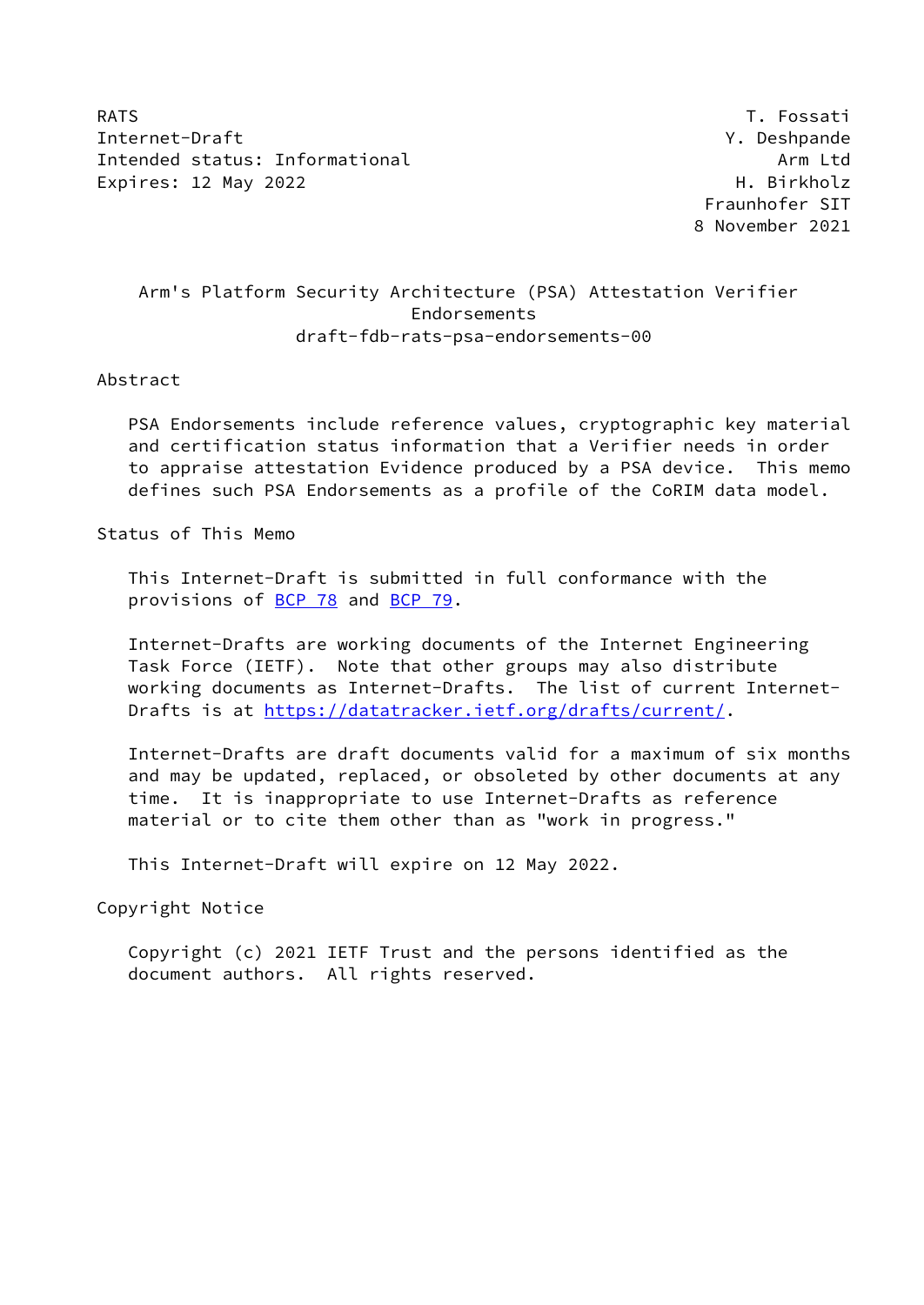<span id="page-1-1"></span>Internet-Draft PSA Endorsements November 2021

This document is subject to **[BCP 78](https://datatracker.ietf.org/doc/pdf/bcp78)** and the IETF Trust's Legal Provisions Relating to IETF Documents ([https://trustee.ietf.org/](https://trustee.ietf.org/license-info) [license-info](https://trustee.ietf.org/license-info)) in effect on the date of publication of this document. Please review these documents carefully, as they describe your rights and restrictions with respect to this document. Code Components extracted from this document must include Simplified BSD License text as described in Section 4.e of the [Trust Legal Provisions](https://trustee.ietf.org/license-info) and are provided without warranty as described in the Simplified BSD License.

## Table of Contents

|            | Introduction                         |  |  |  | $\overline{2}$ |
|------------|--------------------------------------|--|--|--|----------------|
| 2.         | Conventions and Definitions          |  |  |  | $\overline{2}$ |
| 3.         | PSA Endorsements                     |  |  |  | $\overline{3}$ |
| 3.1.       | PSA Endorsement Profile              |  |  |  | $\overline{3}$ |
| 3.2.       | PSA Endorsements to PSA RoT Linkage  |  |  |  | $\overline{4}$ |
| 3.3.       |                                      |  |  |  | $\overline{5}$ |
|            | 3.3.1. Software Upgrades and Patches |  |  |  | 8              |
| 3.4.       | Attestation Verification Claims      |  |  |  | 10             |
| 3.5.       | Certification Claims                 |  |  |  | 12             |
| 3.6.       | Endorsements Block List              |  |  |  | 14             |
| <u>4</u> . |                                      |  |  |  | 14             |
| 5.         |                                      |  |  |  | 14             |
| 5.1.       | CBOR Tag Registrations               |  |  |  | 14             |
| 5.2.       | CoRIM Profile Registration           |  |  |  | 14             |
| 5.3.       |                                      |  |  |  | 15             |
|            |                                      |  |  |  | 15             |
|            |                                      |  |  |  | 15             |
|            |                                      |  |  |  | 15             |
|            |                                      |  |  |  | 16             |
|            | Authors' Addresses                   |  |  |  | 16             |
|            |                                      |  |  |  |                |

#### <span id="page-1-0"></span>[1](#page-1-0). Introduction

 PSA Endorsements include reference values, cryptographic key material and certification status information that a Verifier needs in order to appraise attestation Evidence produced by a PSA device [\[PSA-TOKEN](#page-17-1)]. This memo defines such PSA Endorsements as a profile of the CoRIM data model [CORIM].

# <span id="page-1-2"></span>[2](#page-1-2). Conventions and Definitions

The key words "MUST", "MUST NOT", "REQUIRED", "SHALL", "SHALL NOT",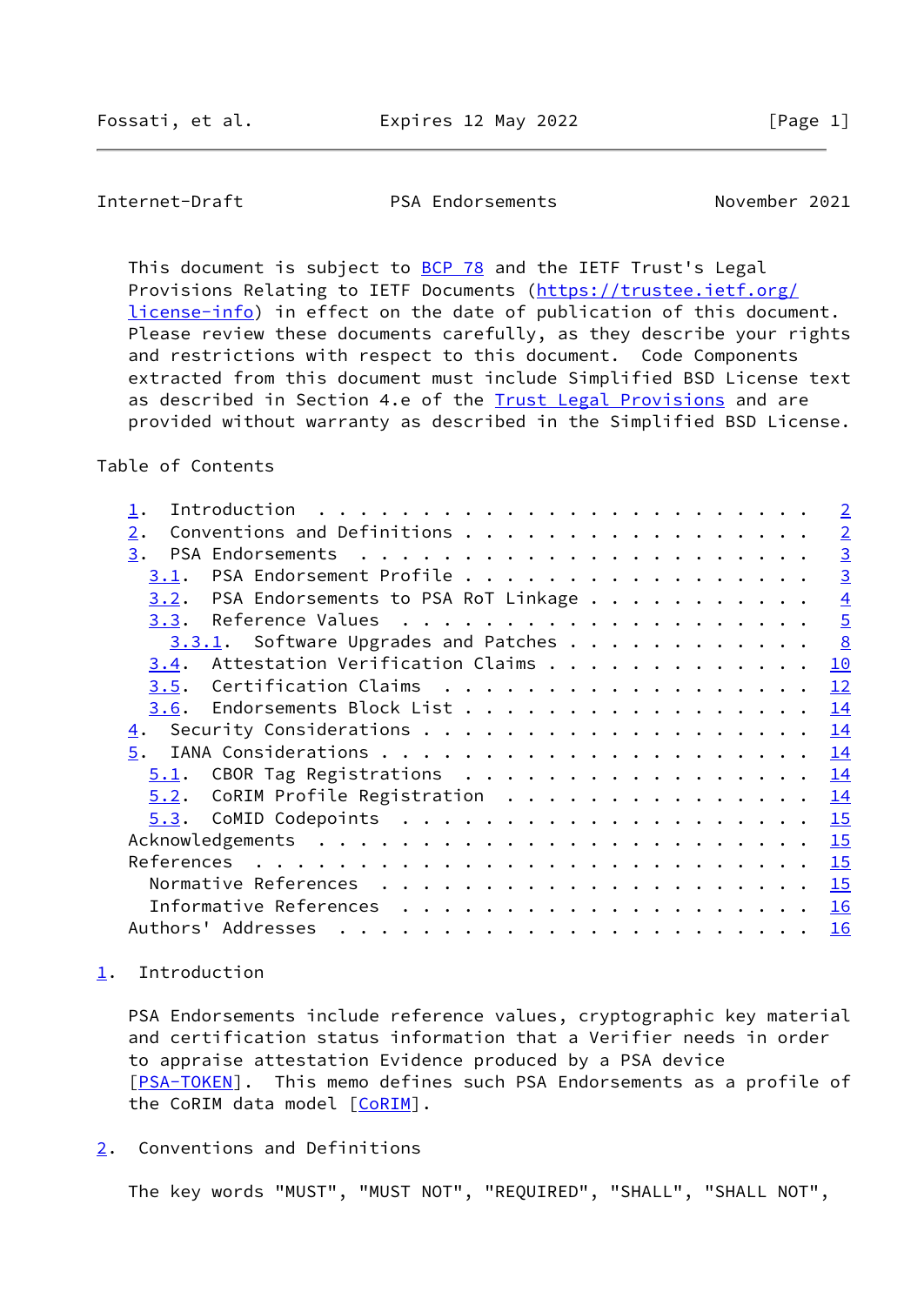"SHOULD", "SHOULD NOT", "RECOMMENDED", "NOT RECOMMENDED", "MAY", and "OPTIONAL" in this document are to be interpreted as described in [BCP 14](https://datatracker.ietf.org/doc/pdf/bcp14) [\[RFC2119](https://datatracker.ietf.org/doc/pdf/rfc2119)] [\[RFC8174](https://datatracker.ietf.org/doc/pdf/rfc8174)] when, and only when, they appear in all capitals, as shown here.

Fossati, et al. Expires 12 May 2022 [Page 2]

<span id="page-2-1"></span>

Internet-Draft PSA Endorsements November 2021

 The reader is assumed to be familiar with the terms defined in Section 2.1 of [\[PSA-TOKEN](#page-17-1)] and in [Section 4](#page-15-0) of [\[RATS-ARCH](#page-17-2)].

<span id="page-2-0"></span>[3](#page-2-0). PSA Endorsements

 PSA Endorsements describe an attesting device in terms of the hardware and firmware components that make up its PSA Root of Trust (RoT). This includes the identification and expected state of the device as well as the cryptographic key material needed to verify Evidence signed by the device's PSA RoT. Additionally, PSA Endorsements can include information related to the certification status of the attesting device.

There are five types of PSA Endorsements:

- \* Reference Values [\(Section 3.3](#page-4-0)), i.e., measurements of the PSA RoT firmware;
- \* Attestation Verification Claims ([Section 3.4\)](#page-10-0), i.e., cryptographic keys that can be used to verify signed Evidence produced by the PSA RoT, along with the identifiers that bind the keys to their device instances;
- \* Certification Claims [\(Section 3.5](#page-12-0)), i.e., metadata that describe the certification status associated with a PSA device.
- \* Software Relations ([Section 3.3.1\)](#page-7-0), used to model upgrade and patch relationships between software components;
- \* Endorsements Block List ([Section 3.6\)](#page-14-0), used to invalidate previously provisioned Endorsements.

<span id="page-2-2"></span>[3.1](#page-2-2). PSA Endorsement Profile

PSA Endorsements are carried in one or more CoMIDs inside a CoRIM.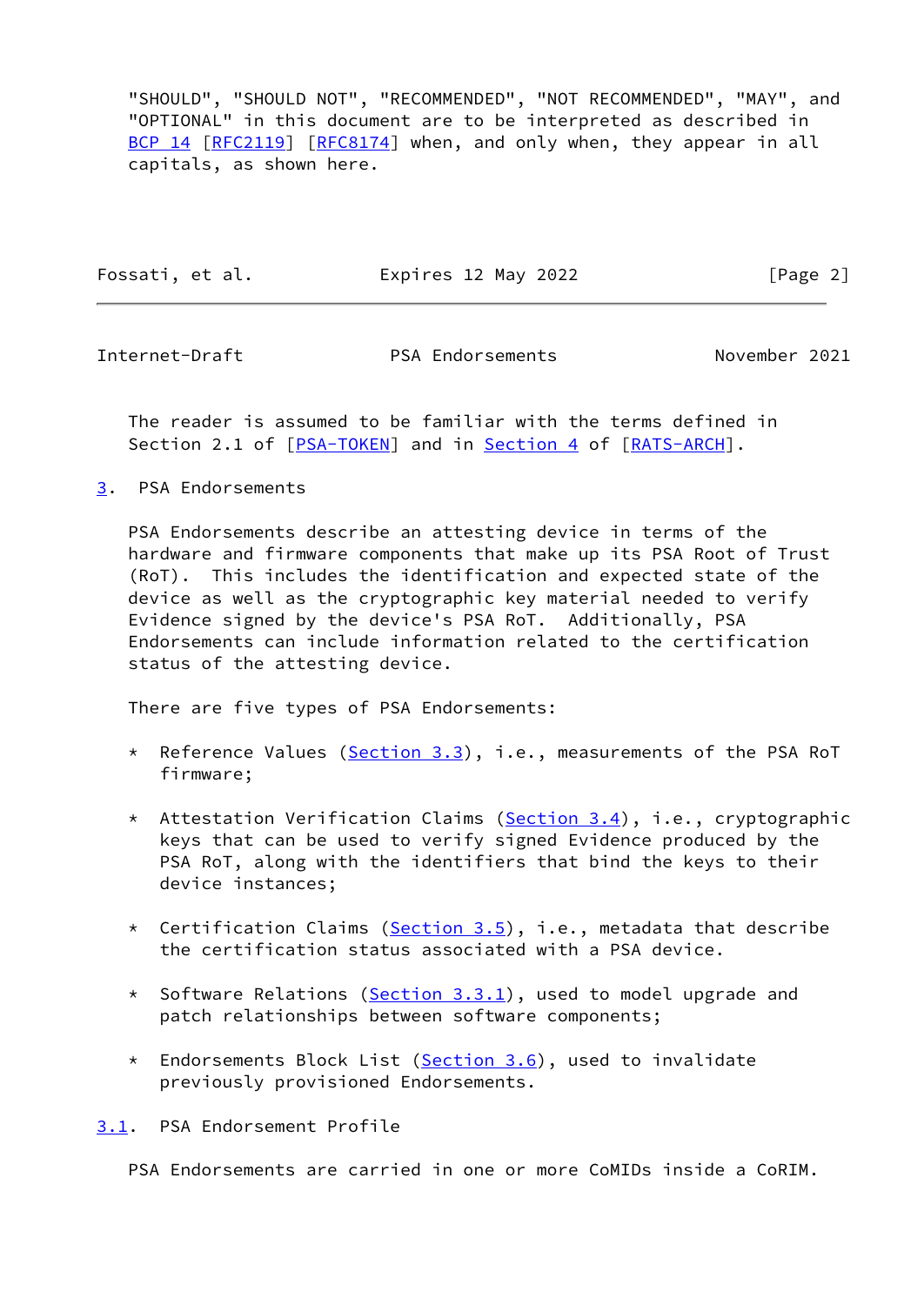The profile attribute in the CoRIM MUST be present and MUST have a single entry set to the uri <http://arm.com/psa/iot/1>as shown in Figure 1.

```
 / corim-map / {
  / corim.profile / 3: [
     32("http://arm.com/psa/iot/1")
   ]
  / ... /
 }
```
Figure 1: PSA IoT version 1, CoRIM profile

Fossati, et al. Expires 12 May 2022 [Page 3]

<span id="page-3-1"></span>Internet-Draft PSA Endorsements November 2021

<span id="page-3-0"></span>[3.2](#page-3-0). PSA Endorsements to PSA RoT Linkage

 Each PSA Endorsement - be it a Reference Value, Attestation Verification Claim or Certification Claim - is associated with an immutable PSA RoT. A PSA Endorsement is associated to its PSA RoT by means of the unique PSA RoT identifier known as Implementation ID (see Section 3.2.2 of [[PSA-TOKEN\]](#page-17-1)).

 In order to support PSA Implementation IDs, the CoMID type \$class-id type-choice is extended as follows:

 ; from [draft-tschofenig-rats-psa-token](https://datatracker.ietf.org/doc/pdf/draft-tschofenig-rats-psa-token) psa-implementation-id-type = bytes .size 32

tagged-implementation-id-type = #6.600(implementation-id-type)

\$class-id-type-choice /= tagged-implementation-id-type

 Besides, a PSA Endorsement can be associated with a specific instance of a certain PSA RoT - as in the case of Attestation Verification Claims. A PSA Endorsement is associated with a PSA RoT instance by means of the Instance ID (see Section 3.2.1 of [\[PSA-TOKEN](#page-17-1)]) and its "parent" Implementation ID.

 These identifiers are typically found in the subject of a CoMID triple, encoded in an environment-map as shown in Figure 2.

 / environment-map / { / comid.class /  $0:$  {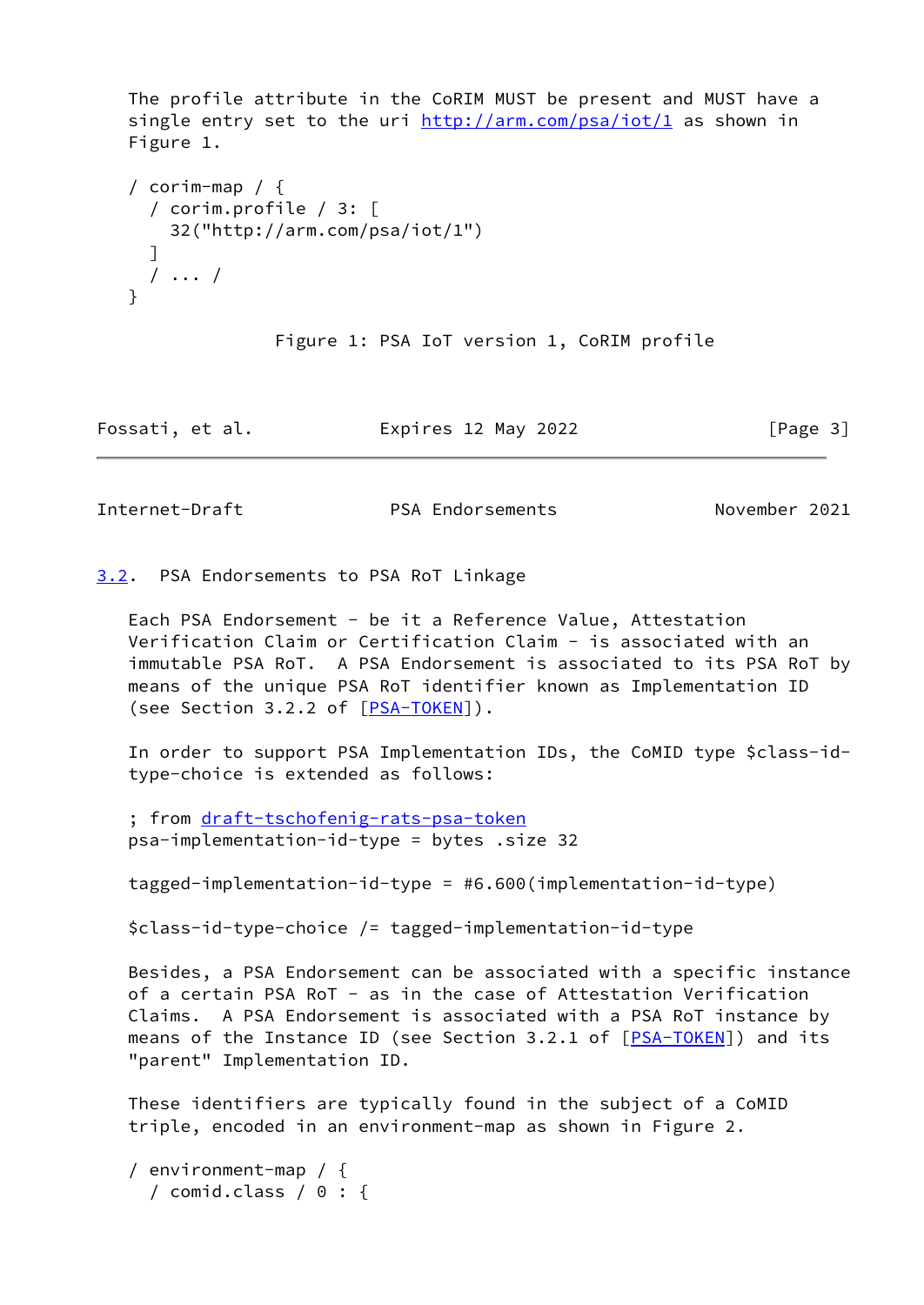```
 / comid.class-id / 0 :
       / tagged-impl-id-type / 600(
         h'61636d652d696d706c656d656e746174
           696f6e2d69642d303030303030303031'
       ),
       / comid.vendor / 1 : "ACME Ltd.",
       / comid.model / 2 : "Roadrunner 1.0"
   },
   / comid.instance / 1 :
     / tagged-ueid-type / 550(
       h'01
         4ca3e4f50bf248c39787020d68ffd05c
         88767751bf2645ca923f57a98becd296'
     )
 }
```
Figure 2: Example PSA RoT Identification

Fossati, et al. Expires 12 May 2022 [Page 4]

<span id="page-4-1"></span>Internet-Draft PSA Endorsements November 2021

 Optional vendor and model can be specified as well. Together, they are interpreted as a unique identifier of the product that embeds the PSA RoT. Consistently providing a product identifier is RECOMMENDED.

<span id="page-4-0"></span>[3.3](#page-4-0). Reference Values

 Reference Values carry measurements and other metadata associated with the updatable firmware in a PSA RoT. When appraising Evidence, the Verifier compares Reference Values against the values found in the Software Components of the PSA token (see Section 3.4.1 of [\[PSA-TOKEN](#page-17-1)]).

 Each measurement is encoded in a measurement-map of a CoMID reference-triple-record. Since a measurement-map can encode one or more measurements, a single reference-triple-record can carry as many measurements as needed, provided they belong to the same PSA RoT identified in the subject of the "reference value" triple. A single reference-triple-record SHALL completely describe the updatable PSA RoT.

 The identifier of a measured software component is encoded in a psa swcomp-id object as follows: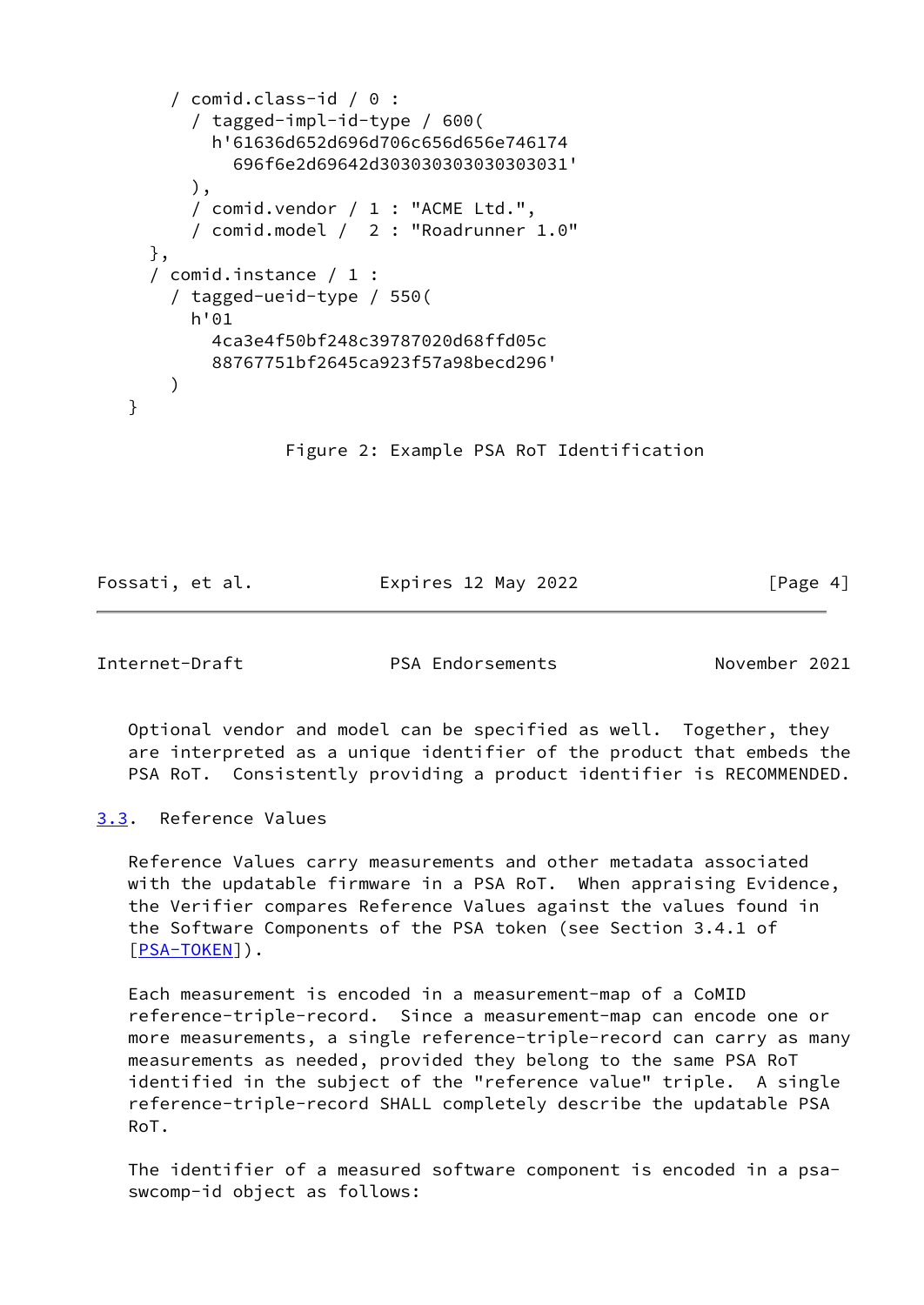```
psa-swcomp-id = { psa.measurement-type => text
   psa.version => text
  psa.signer-id => psa.hash-type
 }
 psa.hash-type = bytes .size 32 / bytes .size 48 / bytes .size 64
 psa.measurement-type = 1
 psa.version = 4
psa.signer-id = 5 The semantics of the codepoints in the psa-swcomp-id map are
 equivalent to those in the psa-software-component map defined in
 Section 3.4.1 of [PSA-TOKEN]. The psa-swcomp-id MUST uniquely
 identify a given software component within the PSA RoT / product.
 In order to support PSA Reference Value identifiers, the CoMID type
 $measured-element-type-choice is extended as follows:
 tagged-psa-swcomp-id = #6.601(psa-swcomp-id)
 $measured-element-type-choice /= tagged-psa-swcomp-id
 and automatically bound to the comid.mkey in the measurement-map.
```

| [Page 5]<br>Expires 12 May 2022<br>Fossati, et al. |  |
|----------------------------------------------------|--|
|----------------------------------------------------|--|

Internet-Draft PSA Endorsements November 2021

 The raw measurement is encoded in a digests-type object in the measurement-values-map. The digests-type array MUST contain at least one entry. The digests-type array MAY contain more than one entry if multiple digests (obtained with different hash algorithms) of the same measured component exist.

 The example in Figure 3 shows a CoMID a PSA Endorsement of type Reference Value for a firmware measurement associated with Implementation ID acme-implementation-id-000000001.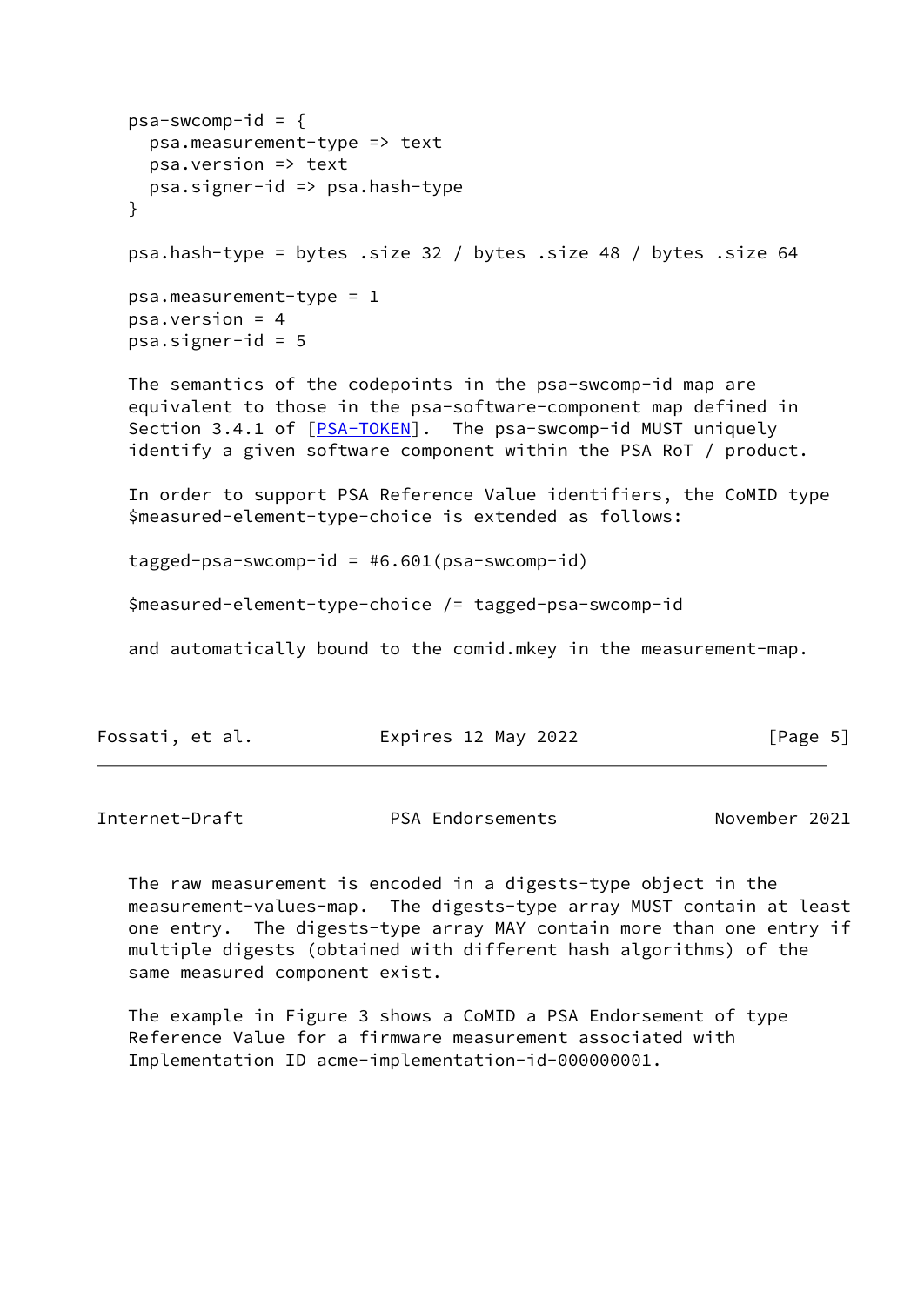| Fossati, |  | et al. |
|----------|--|--------|
|----------|--|--------|

## Expires 12 May 2022 [Page 6]

```
Internet-Draft PSA Endorsements November 2021
```

```
 / concise-mid-tag / {
   / comid.tag-identity / 1 : {
     / comid.tag-id / 0 : h'3f06af63a93c11e4979700505690773f'
   },
   / comid.triples / 4 : {
     / comid.reference-triples / 0 : [
      \lceil / environment-map / {
```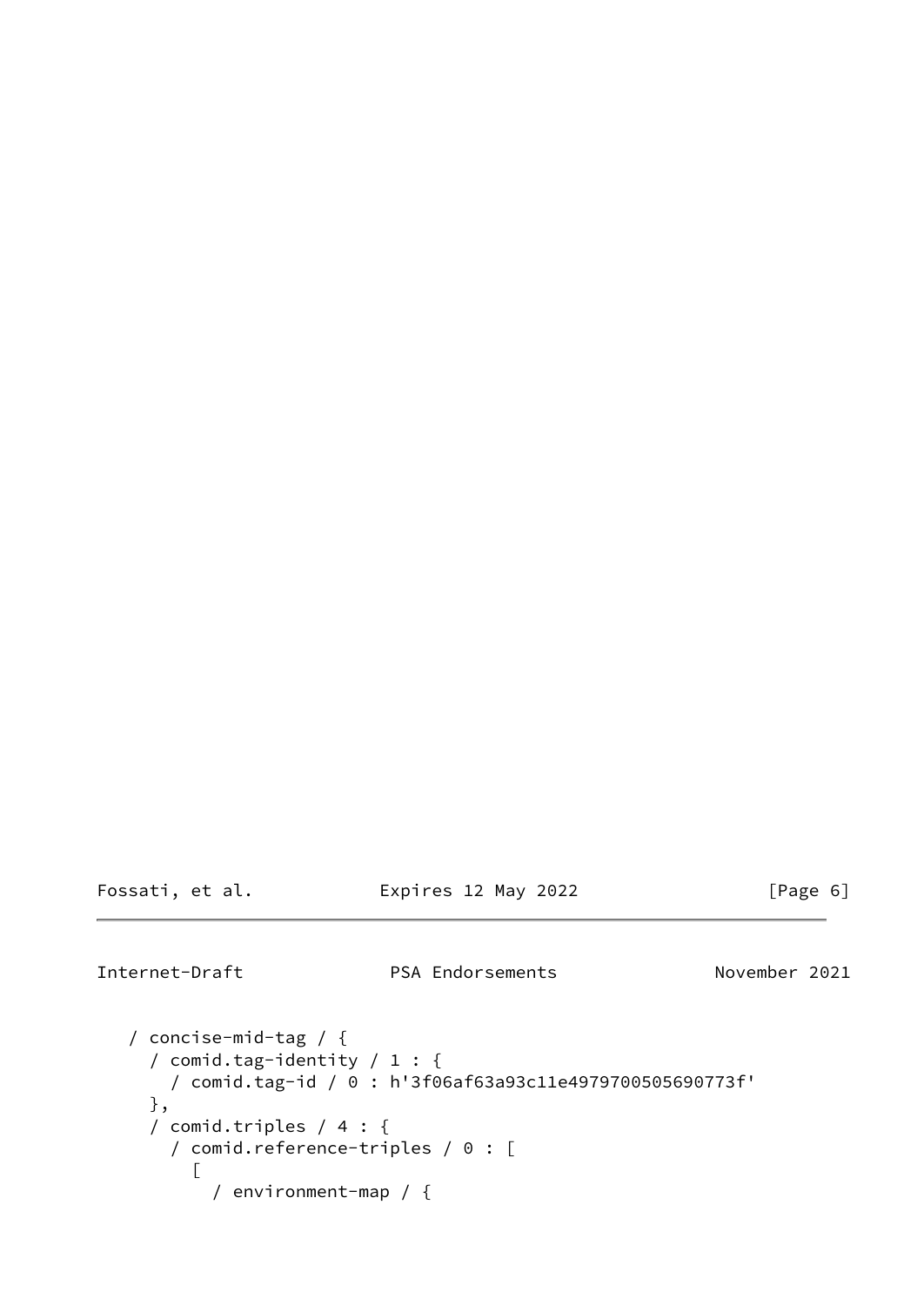```
 / comid.class / 0 : {
               / comid.class-id / 0 :
                 / tagged-impl-id-type / 600(
                   h'61636d652d696d706c656d656e746174
                     696f6e2d69642d303030303030303031'
                 ),
                 / comid.vendor / 1 : "ACME Ltd.",
                 / comid.model / 2 : "Roadrunner 1.0"
 }
           },
           / measurement-map / {
             / comid.mkey / 0 : 601({
               / psa.measurement-type / 1 : "PRoT",
               / psa.version / 4 : "1.3.5",
               / psa.signer-id / 5 : h'acbb11c7e4da2172
                                             05523ce4ce1a245a
                                              e1a239ae3c6bfd9e
                                              7871f7e5d8bae86b'
             }),
             / comid.mval / 1 : {
               / comid.digests / 2 : [
                 / hash-alg-id / 1, / sha256 /
                 / hash-value / h'44aa336af4cb14a8
                                   79432e53dd6571c7
                                   fa9bccafb75f4882
                                   59262d6ea3a4d91b'
 ]
             }
          }
         ]
       ]
     }
```
Figure 3: Example Reference Value

}

Fossati, et al. Expires 12 May 2022 [Page 7]

<span id="page-7-0"></span>

<span id="page-7-1"></span>Internet-Draft PSA Endorsements November 2021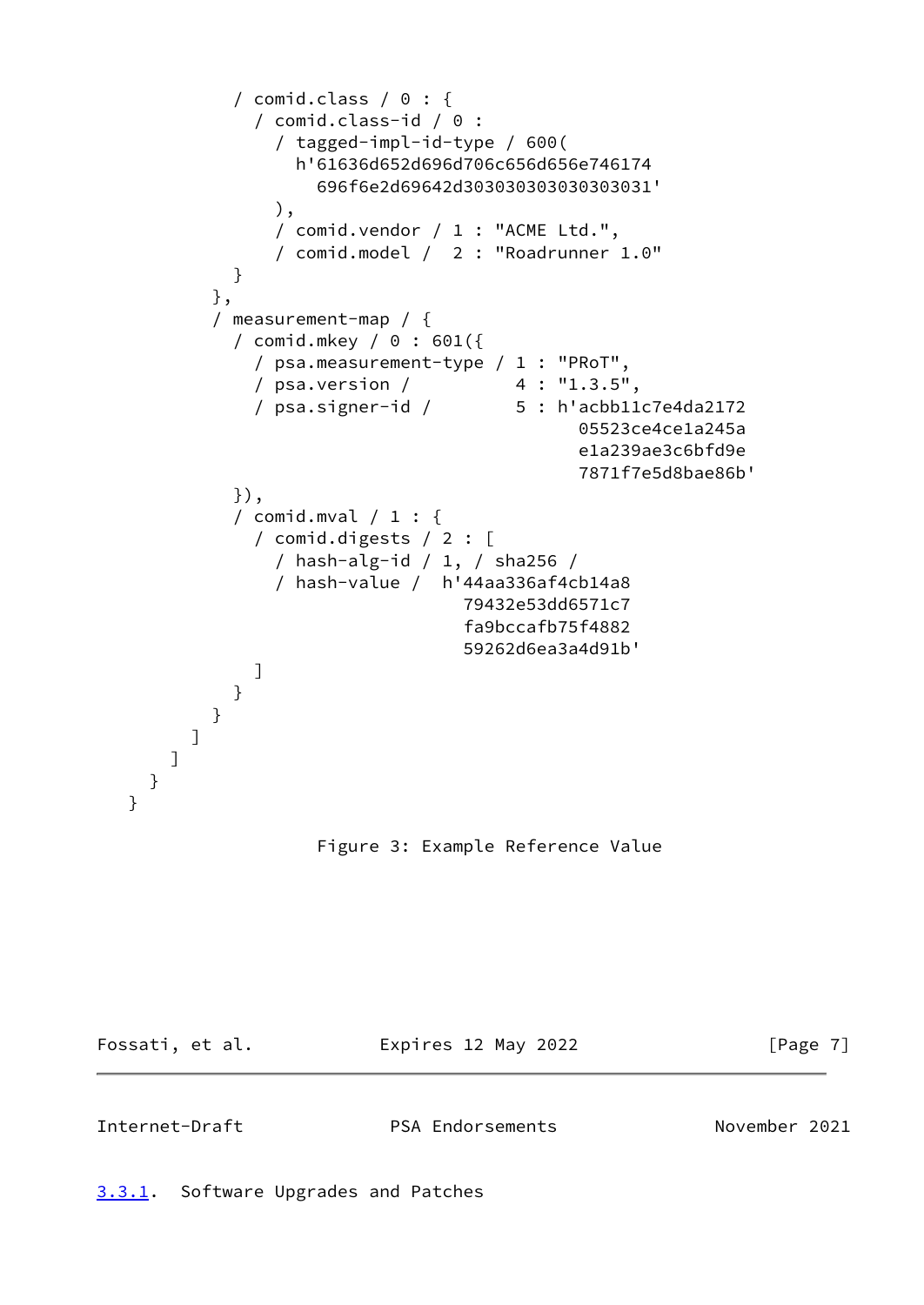In order to model software lifecycle events such as updates and patches, this profile defines a new triple that conveys the following semantics:

SUBJECT: a software component

```
 * PREDICATE: (non-critically / critically) (updates / patches)
```
\* OBJECT: another software component

 The triple is reified and used as the object of another triple, psa swrel-triple-record, whose subject is the embedding environment.

```
 comid.psa-swrel-triples = 5
 $$triples-map-extension //= (
   comid.psa-swrel-triples => [ + psa-swrel-triple-record ]
 )
psa.updates = 1 psa.patches = 2
 psa-swrel-rel = [
   type: psa.updates / psa.patches
   security-critical: bool ; true means it's a fix for a security bug
 ]
sw-rel = [ new: psa-swcomp-id ; identifier of the "new" firmware
   rel: psa-swrel-rel ; patches, updates and the security flag
   old: psa-swcomp-id ; identifier of the "old" firmware
 ]
 psa-swrel-triple-record = [
   environment-map
   sw-rel
 ]
```
 An example of a security critical update involving versions "1.3.5" and "1.4.0" of software component "PRoT" within the target environment associated with Implementation ID acme-implementation id-000000001 is shown in Figure 4.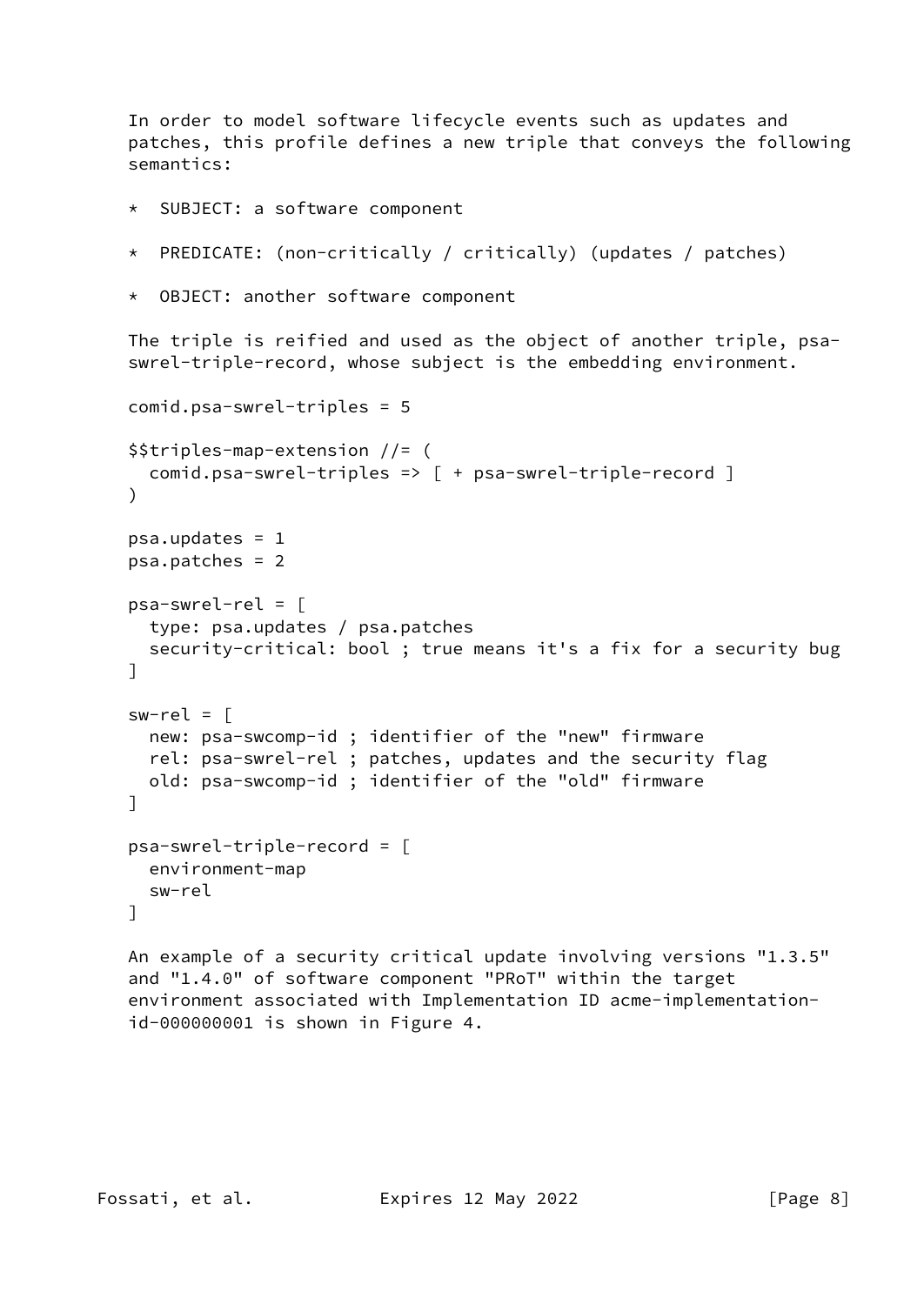```
Internet-Draft PSA Endorsements November 2021
    / concise-mid-tag / {
     / comid.tag-identity / 1 : {
       / comid.tag-id / 0 : h'3f06af63a93c11e4979700505690773f'
     },
     / comid.triples / 4 : {
       / comid.psa-swrel-triples / 5 : [
\Box / environment-map / {
             / comid.class-id / 0 :
             / tagged-impl-id-type / 600(
               h'61636d652d696d706c656d656e746174
                 696f6e2d69642d303030303030303031'
             ),
             / comid.vendor / 1 : "ACME Ltd.",
             / comid.model / 2 : "Roadrunner 1.0"
           },
           / sw-rel / [
             / new / {
               / psa.measurement-type / 1 : "PRoT",
               / psa.version / 4 : "1.4.0",
               / psa.signer-id / 5 : h'acbb11c7e4da2172
                                             05523ce4ce1a245a
                                             e1a239ae3c6bfd9e
                                             7871f7e5d8bae86b'
             },
             / rel / [
               / type / 1, / psa.updates /
               / security-critical / true
             ],
             / old / {
              / psa.measurement-type / 1 : "PRoT",
               / psa.version / 4 : "1.3.5",
               / psa.signer-id / 5 : h'acbb11c7e4da2172
                                             05523ce4ce1a245a
                                             e1a239ae3c6bfd9e
                                             7871f7e5d8bae86b'
 }
 ]
         ]
       ]
     }
    }
```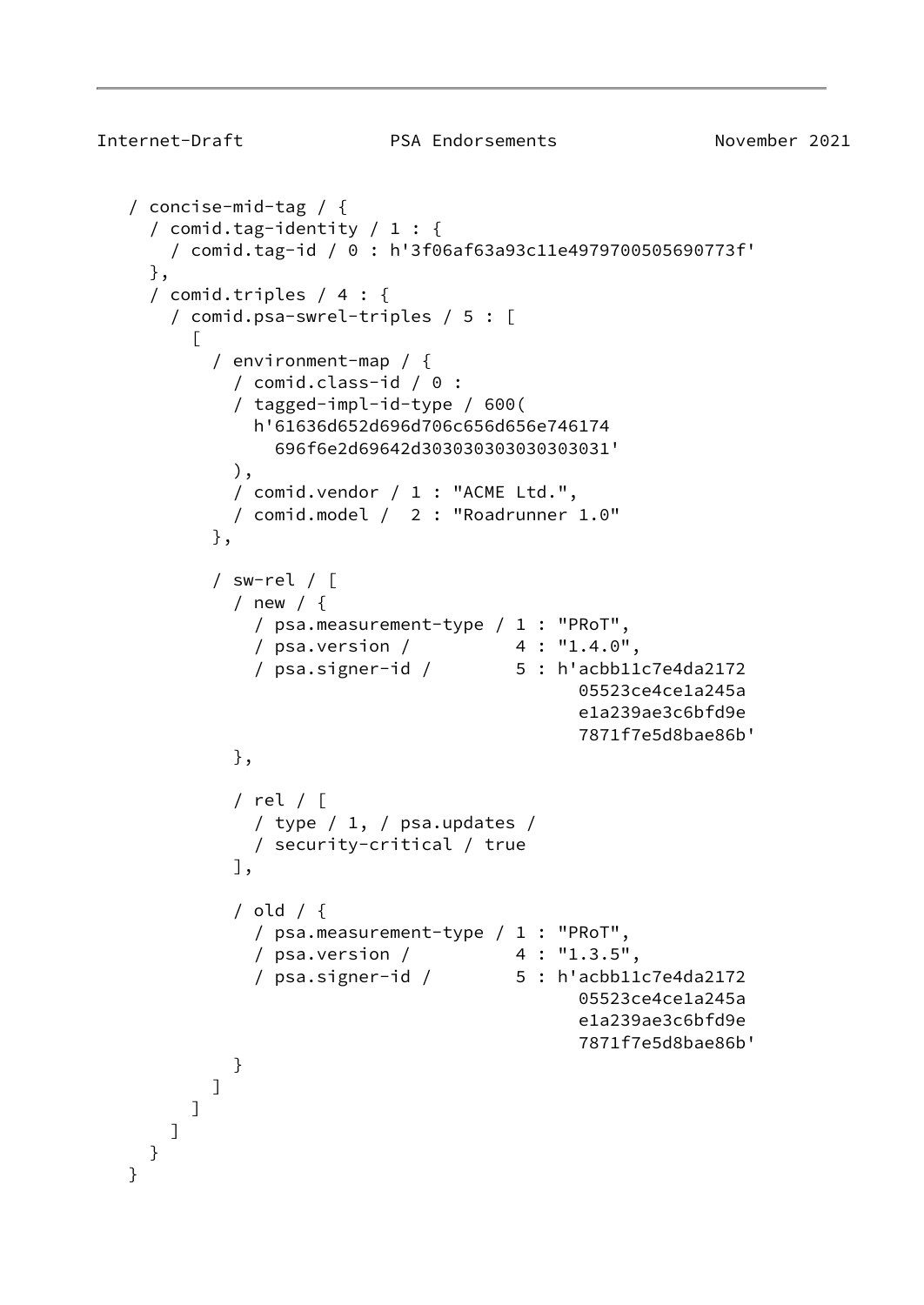Fossati, et al. Expires 12 May 2022 [Page 9]

<span id="page-10-1"></span>

Internet-Draft PSA Endorsements November 2021

<span id="page-10-0"></span>[3.4](#page-10-0). Attestation Verification Claims

 An Attestation Verification Claim carries the verification key associated with the Initial Attestation Key (IAK) of a PSA device. When appraising Evidence, the Verifier uses the Implementation ID and Instance ID claims (see [Section 3.2](#page-3-0)) to retrieve the verification key that it SHALL use to check the signature on the Evidence. This allows the Verifier to prove (or disprove) the Attester's claimed identity.

 Each verification key is provided alongside the corresponding device Instance and Implementation IDs (and, possibly, a product identifier) in an attest-key-triple-record. Specifically:

- $*$  The Instance and Implementation IDs are encoded in the environment-map as shown in Figure 2;
- $*$  The IAK public key is carried in the comid.key entry in the verification-key-map. The IAK public key is a PEM-encoded SubjectPublicKeyInfo [\[RFC5280](https://datatracker.ietf.org/doc/pdf/rfc5280)]. There MUST be only one verification-key-map in an attest-key-triple-record;
- \* The optional comid.keychain entry MUST NOT be set by a CoMID producer that uses the profile described in this document, and MUST be ignored by a CoMID consumer that is parsing according to this profile.

 The example in Figure 5 shows the PSA Endorsement of type Attestation Verification Claim carrying a secp256r1 EC public IAK associated with Instance ID 4ca3...d296.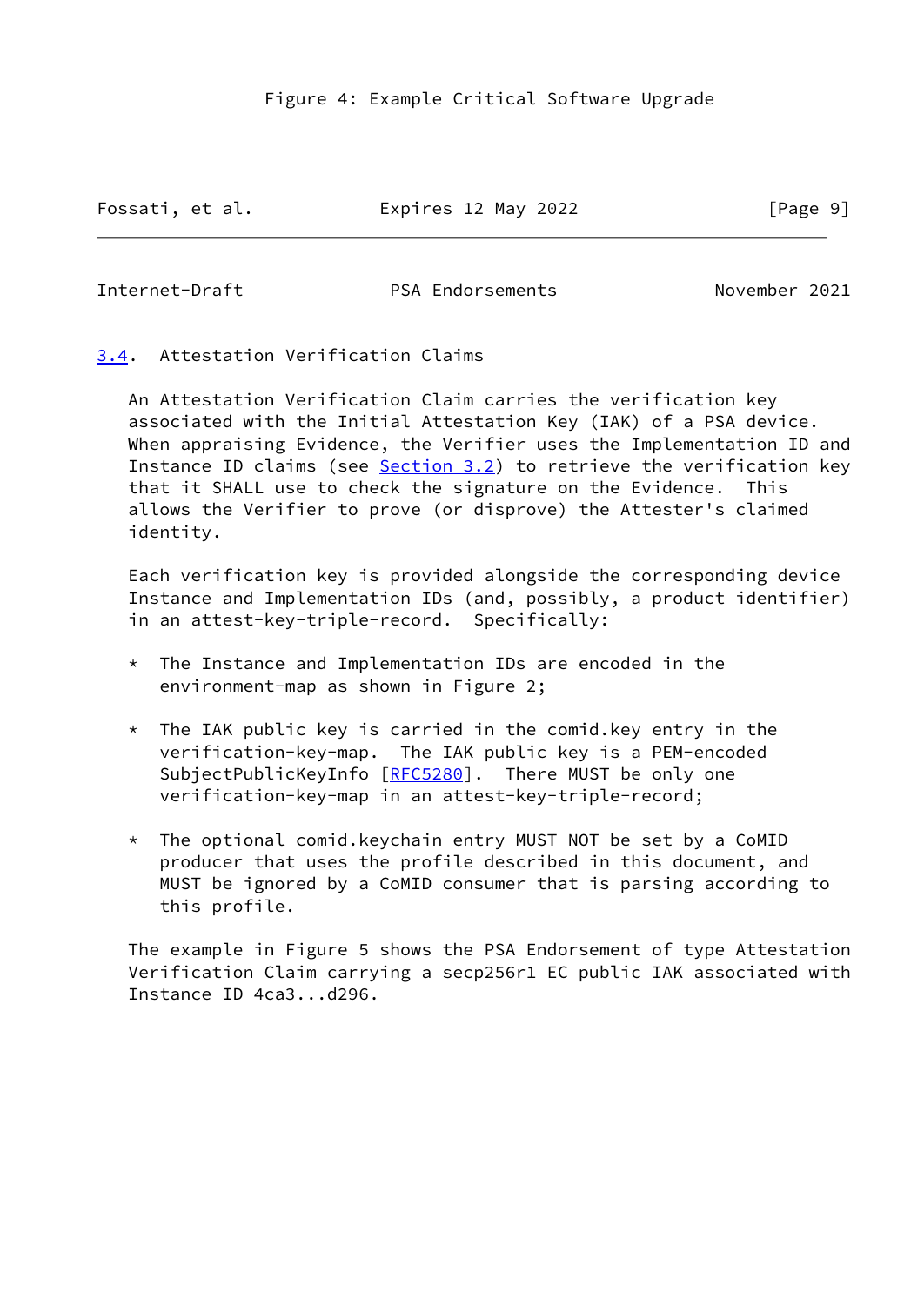Fossati, et al. Expires 12 May 2022 [Page 10]

Internet-Draft PSA Endorsements November 2021

```
 / concise-mid-tag / {
      / comid.tag-identity / 1 : {
        / comid.tag-id / 0 : h'3f06af63a93c11e4979700505690773f'
      },
      / comid.triples / 4 : {
        / comid.attest-key-triples / 3 : [
\Box / environment-map / {
              / comid.class / 0 : {
                / comid.class-id / 0 :
                  / tagged-impl-id-type / 600(
                    h'61636d652d696d706c656d656e746174
                       696f6e2d69642d303030303030303031'
                  ),
                  / comid.vendor / 1 : "ACME Ltd.",
                  / comid.model / 2 : "Roadrunner 1.0"
              },
              / comid.instance / 1 :
                / tagged-ueid-type / 550(
                  h'01
                    4ca3e4f50bf248c39787020d68ffd05c
                    88767751bf2645ca923f57a98becd296'
\overline{\phantom{a}} },
            / verification-key-map / {
              / comid.key / 0 :
                "MFkwEwYHKoZIzj0CAQYIKoZIzj0DAQcDQgA
                 ETl4iCZ47zrRbRG0TVf0dw7VFlHtv18HInY
                 hnmMNybo+A1wuECyVqrDSmLt4QQzZPBECV8
                 ANHS5HgGCCSr7E/Lg=="
            }
 ]
```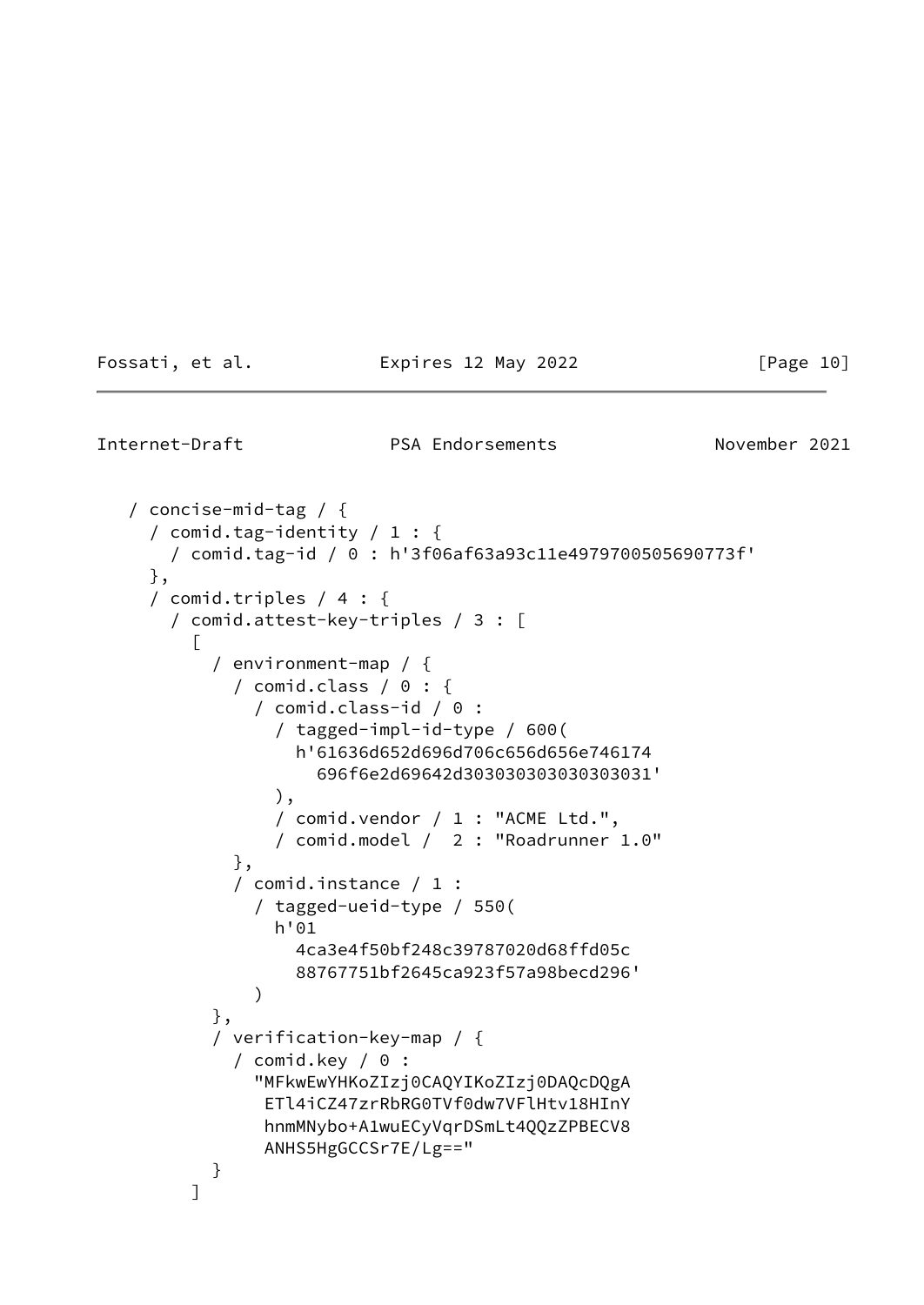

#### Figure 5: Example Attestation Verification Claim

Fossati, et al. Expires 12 May 2022 [Page 11]

<span id="page-12-1"></span>Internet-Draft PSA Endorsements November 2021

#### <span id="page-12-0"></span>[3.5](#page-12-0). Certification Claims

PSA Certified [[PSA-CERTIFIED\]](#page-17-3) defines a certification scheme for the PSA ecosystem. A product - either a hardware component, a software component, or an entire device - that is verified to meet the security criteria established by the PSA Certified scheme is warranted a PSA Certified Security Assurance Certificate (SAC). A SAC contains information about the certification of a certain product (e.g., the target system, the attained certification level, the test lab that conducted the evaluation, etc.), and has a unique Certificate Number.

The linkage between a PSA RoT  $-$  comprising the immutable part as well as zero or more of the mutable components -- and the associated SAC is provided by a Certification Claim, which binds the PSA RoT Implementation ID and the software component identifiers with the SAC unique Certificate Number. When appraising Evidence, the Verifier can use the Certification Claims associated with the identified Attester as ancillary input to the Appraisal Policy, or to enrich the produced Attestation Result.

 A Certification Claim is encoded in an psa-cert-triple-record, which extends the \$\$triples-map-extension socket, as follows:

comid.psa-cert-triples = 4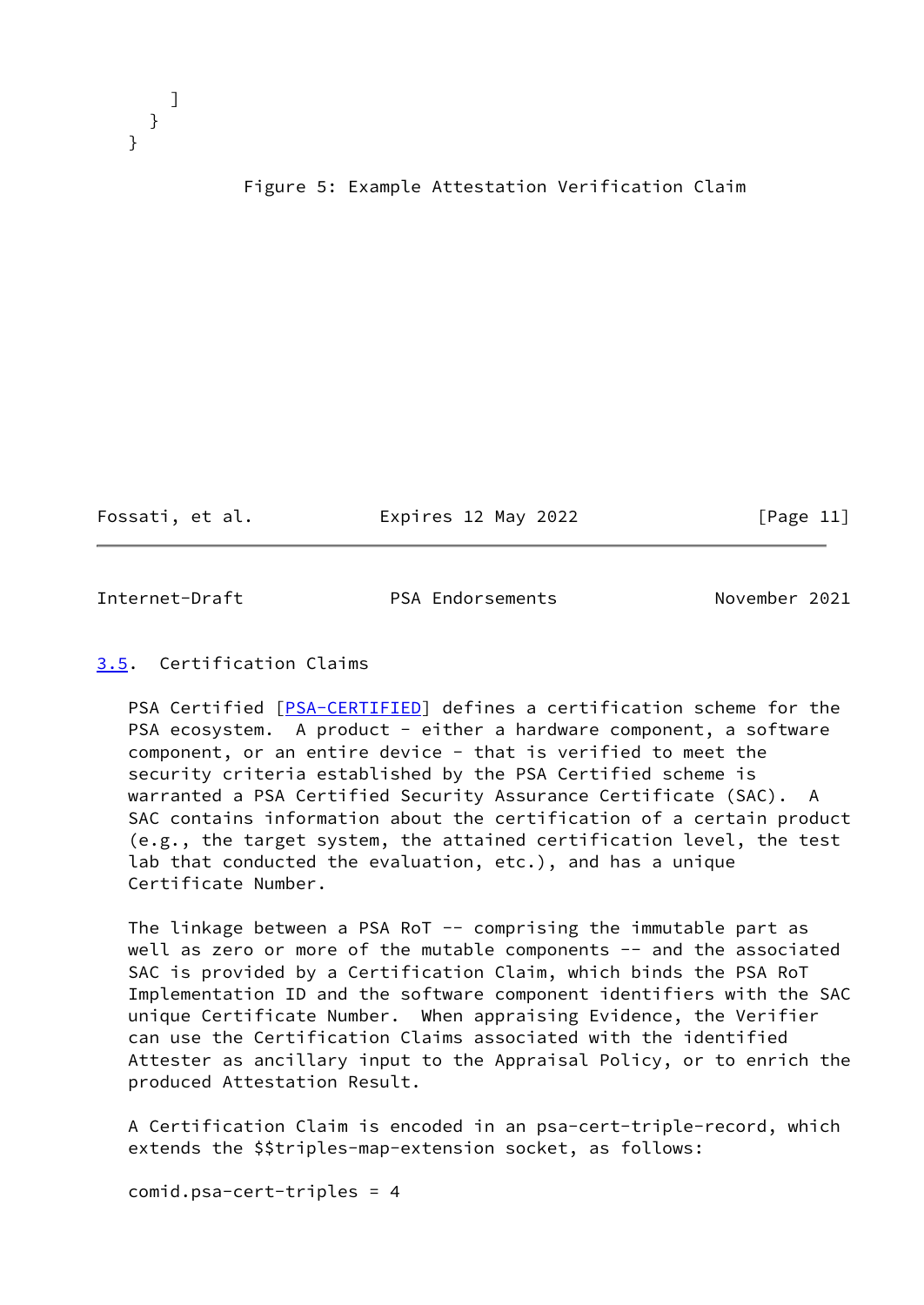```
 $$triples-map-extension //= (
        comid.psa-cert-triples => [ + psa-cert-triple-record ]
     )
    psa.\text{immutable-rot} = 1 psa.mutable-rot = 2
     psa-rot-descriptor = {
        psa.immutable-rot => psa-implementation-id-type
       psa.mutable-rot => \left[\right. \left. \left. \star \right. \left. \right. \left. \right. \left. \right. \right. \left. \left. \star \right. \left. \right. \left. \left. \right. \left. \right. \left. \right. \left. \right. \left. \right. \right. \left. \left. \right. \left. \right. \left. \star \right. \left. \right. \left. \right. \left. \left. \right. \left. \right. \left. \right. \right. \left. \right. \left. \right. \left. \right. \left. \right. \left. \right. \left. \right. \left. \right. \left. \right. \left. \ }
     psa-cert-triple-record = [
        psa-rot-descriptor
        psa-cert-num-type
     ]
    psa-cert-num-type = text .regexp "[0-9]{13} - [0-9]{5}"
     * The Implementation ID of the immutable PSA RoT to which the SAC
         applies is encoded as a tagged-impl-id-type in the psa.immutable-
          rot of the psa-rot-descriptor;
Fossati, et al.                   Expires 12 May 2022                 [Page 12]
Internet-Draft PSA Endorsements November 2021
     * Any software component that is part of the certified PSA RoT is
         encoded as a psa-swcomp-id (see Section 3.3) in the psa.mutable-
         rot of the psa-rot-descriptor;
     * The unique SAC Certificate Number is encoded in the psa-cert-num-
         type.
     A single CoMID can carry one or more Certification Claims.
```
 The example in Figure 6 shows a Certification Claim that associates Certificate Number 1234567890123 - 12345 to Implementation ID acme implementation-id-000000001 and a single "PRoT" software component with version "1.3.5".

```
 / concise-mid-tag / {
   / comid.tag-identity / 1 : {
    / comid.tag-id / 0 : h'3f06af63a93c11e4979700505690773f'
  },
```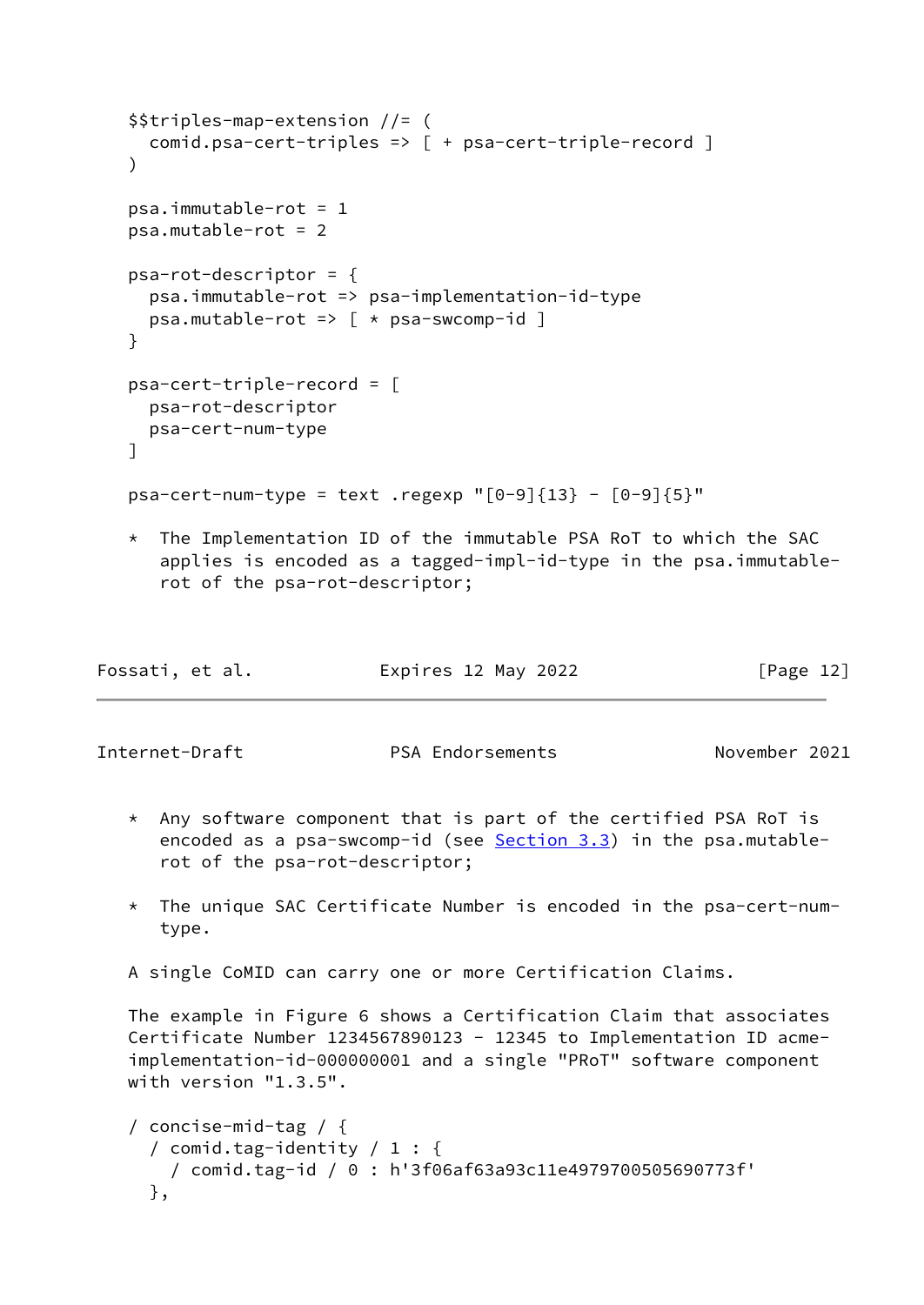```
 / comid.triples / 4 : {
       / comid.psa-cert-triples / 4 : [
\Box / psa-rot-descriptor / {
             / psa.immutable-rot / 1 :
               h'61636d652d696d706c656d656e746174
                 696f6e2d69642d303030303030303031',
             / psa.mutable-rot / 2 : [
               / psa-swcomp-id / {
                 / psa.measurement-type / 1 : "PRoT",
                 / psa.version / 4 : "1.3.5",
                 / psa.signer-id / 5 : h'acbb11c7e4da2172
                                               05523ce4ce1a245a
                                               e1a239ae3c6bfd9e
                                               7871f7e5d8bae86b'
 }
 ]
           },
           / psa-cert-num-type / "1234567890123 - 12345"
         ]
       ]
     }
   }
```
Figure 6: Example Certification Claim with `supplement` Link-Relation

Fossati, et al. Expires 12 May 2022 [Page 13]

<span id="page-14-1"></span>Internet-Draft PSA Endorsements November 2021

<span id="page-14-0"></span>[3.6](#page-14-0). Endorsements Block List

 // This is work in progress. It may change or be removed in the // future.

The following three "blocklist" claims:

\* reference-blocklist-triple

\* attest-key-blocklist-triple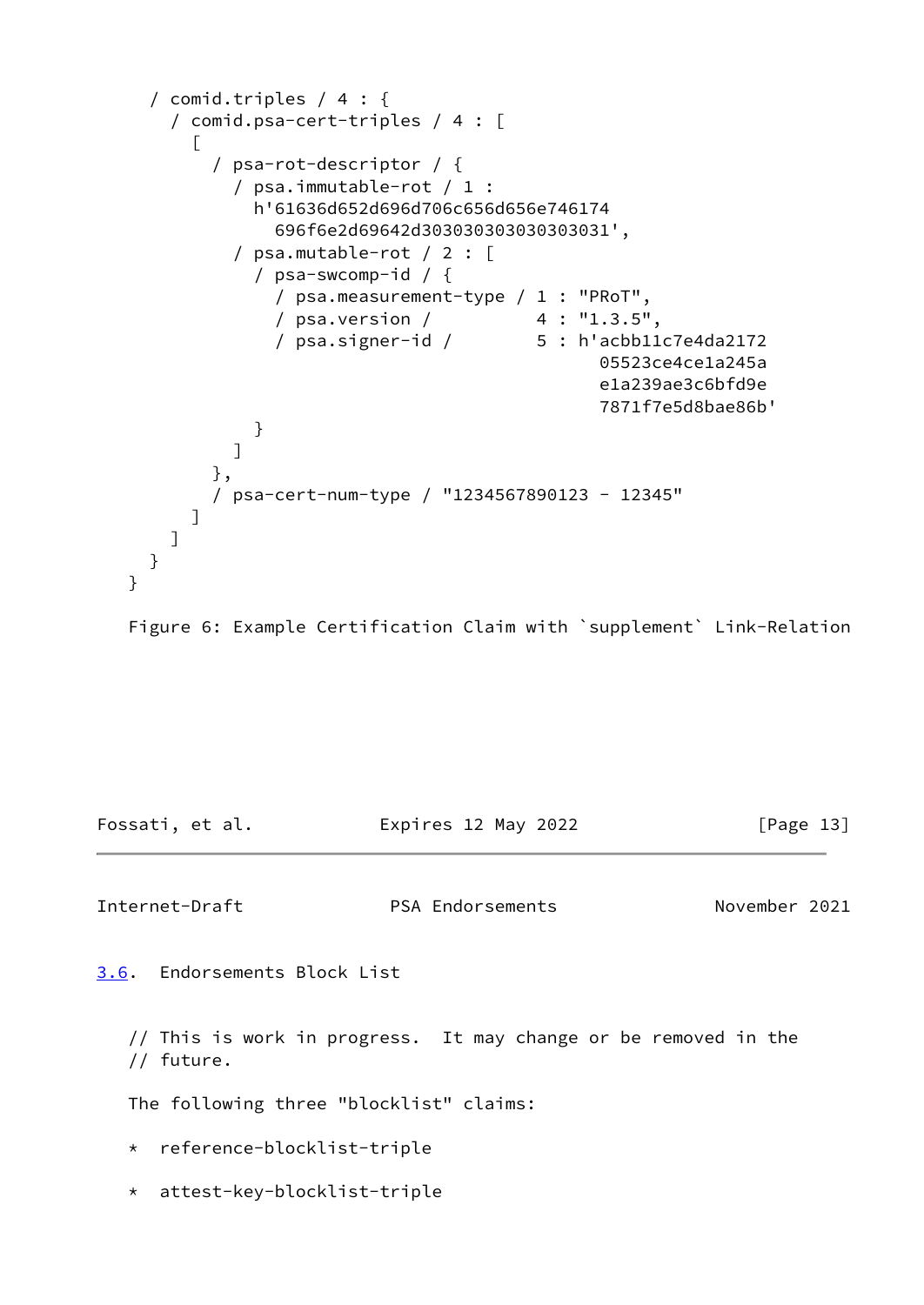\* cert-blocklist-triple

 are defined with the same syntax but opposite semantics with regards to their "positive" counterparts to allow invalidating previously provisioned endorsements from the acceptable set.

<span id="page-15-0"></span>[4](#page-15-0). Security Considerations

// TODO

- <span id="page-15-1"></span>[5](#page-15-1). IANA Considerations
- <span id="page-15-2"></span>[5.1](#page-15-2). CBOR Tag Registrations

 IANA is requested to allocate the following tag in the "CBOR Tags" registry [*IANA.cbor-tags*], preferably with the specified value:

|  | Tag   Data Item  | Semantics<br>,,,,,,,,,,,,,,,,,                                         |
|--|------------------|------------------------------------------------------------------------|
|  |                  | 600   tagged bytes   PSA Implementation ID<br>(Section 3.2 of RFCTHIS) |
|  | 601   tagged map | PSA Software Component Identifier<br>(Section 3.3 of RFCTHIS)          |

Table 1: CoRIM CBOR Tags

<span id="page-15-3"></span>[5.2](#page-15-3). CoRIM Profile Registration

 IANA is requested to register the following profile value in the // TODO

Fossati, et al. Expires 12 May 2022 [Page 14]

<span id="page-15-4"></span>Internet-Draft PSA Endorsements November 2021

| Profile Value | Type   Semantics                                   |
|---------------|----------------------------------------------------|
|               |                                                    |
|               | http://arm.com/psa/iot/1   uri   The CoRIM profile |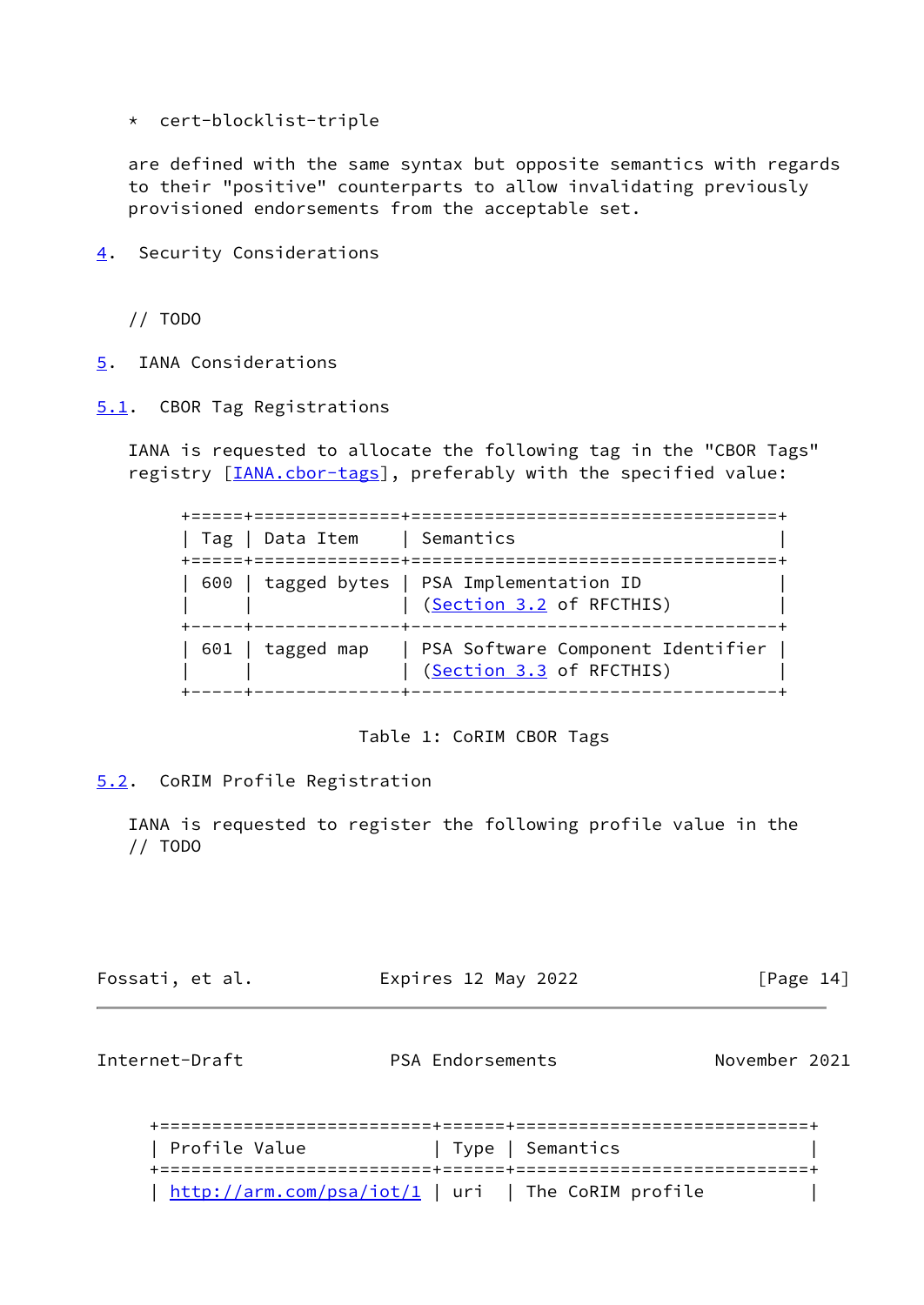

Table 2: PSA profile for CoRIM

# <span id="page-16-0"></span>[5.3](#page-16-0). CoMID Codepoints

 IANA is requested to register the following codepoints to the "CoMID Triples Map" registry.

|           | Index   Item Name                                                              | Specification $ $ |  |
|-----------|--------------------------------------------------------------------------------|-------------------|--|
|           | 4   comid.psa-cert-triples   RFCTHIS<br>----+--------------------------+------ |                   |  |
| $1\quad5$ | comid.psa-swrel-triples   RFCTHIS                                              |                   |  |

Table 3: PSA CoMID Triples

Acknowledgements

// TODO

References

Normative References

<span id="page-16-1"></span> [CoRIM] Birkholz, H., Fossati, T., Deshpande, Y., Smith, N., and W. Pan, "Concise Reference Integrity Manifest", Work in Progress, Internet-Draft, [draft-birkholz-rats-corim-01](https://datatracker.ietf.org/doc/pdf/draft-birkholz-rats-corim-01), 26 July 2021, <[https://www.ietf.org/archive/id/draft](https://www.ietf.org/archive/id/draft-birkholz-rats-corim-01.txt) [birkholz-rats-corim-01.txt>](https://www.ietf.org/archive/id/draft-birkholz-rats-corim-01.txt).

<span id="page-16-2"></span> [IANA.cbor-tags] IANA, "Concise Binary Object Representation (CBOR) Tags", <[http://www.iana.org/assignments/cbor-tags>](http://www.iana.org/assignments/cbor-tags).

Fossati, et al. **Expires 12 May 2022** [Page 15]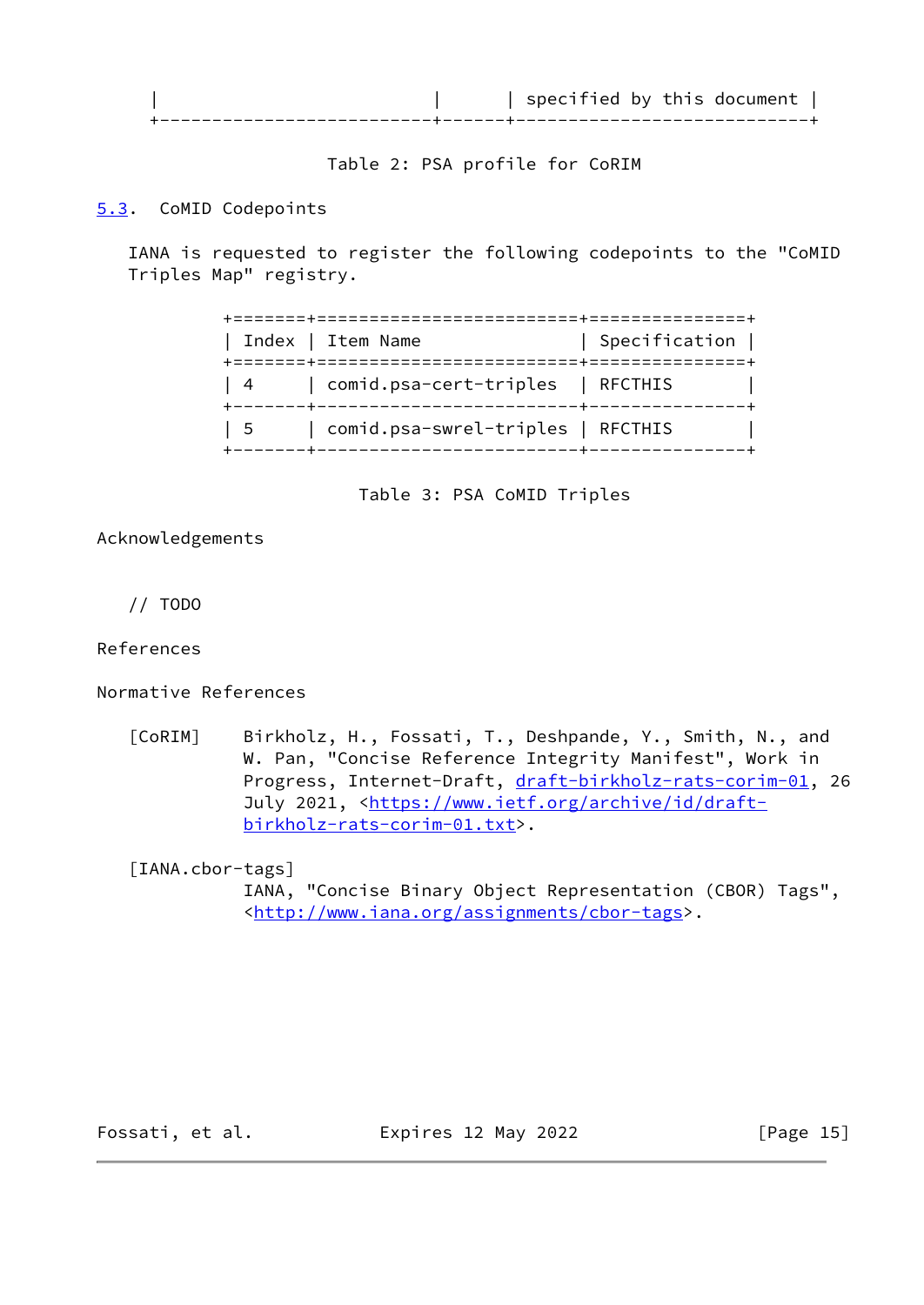- <span id="page-17-1"></span><span id="page-17-0"></span> [PSA-TOKEN] Tschofenig, H., Frost, S., Brossard, M., Shaw, A., and T. Fossati, "Arm's Platform Security Architecture (PSA) Attestation Token", Work in Progress, Internet-Draft, [draft-tschofenig-rats-psa-token-08,](https://datatracker.ietf.org/doc/pdf/draft-tschofenig-rats-psa-token-08) 24 March 2021, <[https://www.ietf.org/archive/id/draft-tschofenig-rats](https://www.ietf.org/archive/id/draft-tschofenig-rats-psa-token-08.txt) [psa-token-08.txt>](https://www.ietf.org/archive/id/draft-tschofenig-rats-psa-token-08.txt).
- [RFC2119] Bradner, S., "Key words for use in RFCs to Indicate Requirement Levels", [BCP 14](https://datatracker.ietf.org/doc/pdf/bcp14), [RFC 2119](https://datatracker.ietf.org/doc/pdf/rfc2119), DOI 10.17487/RFC2119, March 1997, <[https://www.rfc-editor.org/info/rfc2119>](https://www.rfc-editor.org/info/rfc2119).
- [RFC5280] Cooper, D., Santesson, S., Farrell, S., Boeyen, S., Housley, R., and W. Polk, "Internet X.509 Public Key Infrastructure Certificate and Certificate Revocation List (CRL) Profile", [RFC 5280,](https://datatracker.ietf.org/doc/pdf/rfc5280) DOI 10.17487/RFC5280, May 2008, <[https://www.rfc-editor.org/info/rfc5280>](https://www.rfc-editor.org/info/rfc5280).
- [RFC8174] Leiba, B., "Ambiguity of Uppercase vs Lowercase in [RFC](https://datatracker.ietf.org/doc/pdf/rfc2119) [2119](https://datatracker.ietf.org/doc/pdf/rfc2119) Key Words", [BCP 14](https://datatracker.ietf.org/doc/pdf/bcp14), [RFC 8174,](https://datatracker.ietf.org/doc/pdf/rfc8174) DOI 10.17487/RFC8174, May 2017, [<https://www.rfc-editor.org/info/rfc8174](https://www.rfc-editor.org/info/rfc8174)>.

Informative References

<span id="page-17-3"></span>[PSA-CERTIFIED]

"PSA Certified", 2021, <[https://www.psacertified.org>](https://www.psacertified.org).

<span id="page-17-2"></span>[RATS-ARCH]

 Birkholz, H., Thaler, D., Richardson, M., Smith, N., and W. Pan, "Remote Attestation Procedures Architecture", Work in Progress, Internet-Draft, [draft-ietf-rats-architecture-](https://datatracker.ietf.org/doc/pdf/draft-ietf-rats-architecture-12) [12,](https://datatracker.ietf.org/doc/pdf/draft-ietf-rats-architecture-12) 23 April 2021, <[https://www.ietf.org/archive/id/draft](https://www.ietf.org/archive/id/draft-ietf-rats-architecture-12.txt) [ietf-rats-architecture-12.txt>](https://www.ietf.org/archive/id/draft-ietf-rats-architecture-12.txt).

Authors' Addresses

 Thomas Fossati Arm Ltd

Email: thomas.fossati@arm.com

 Yogesh Deshpande Arm Ltd

Email: yogesh.deshpande@arm.com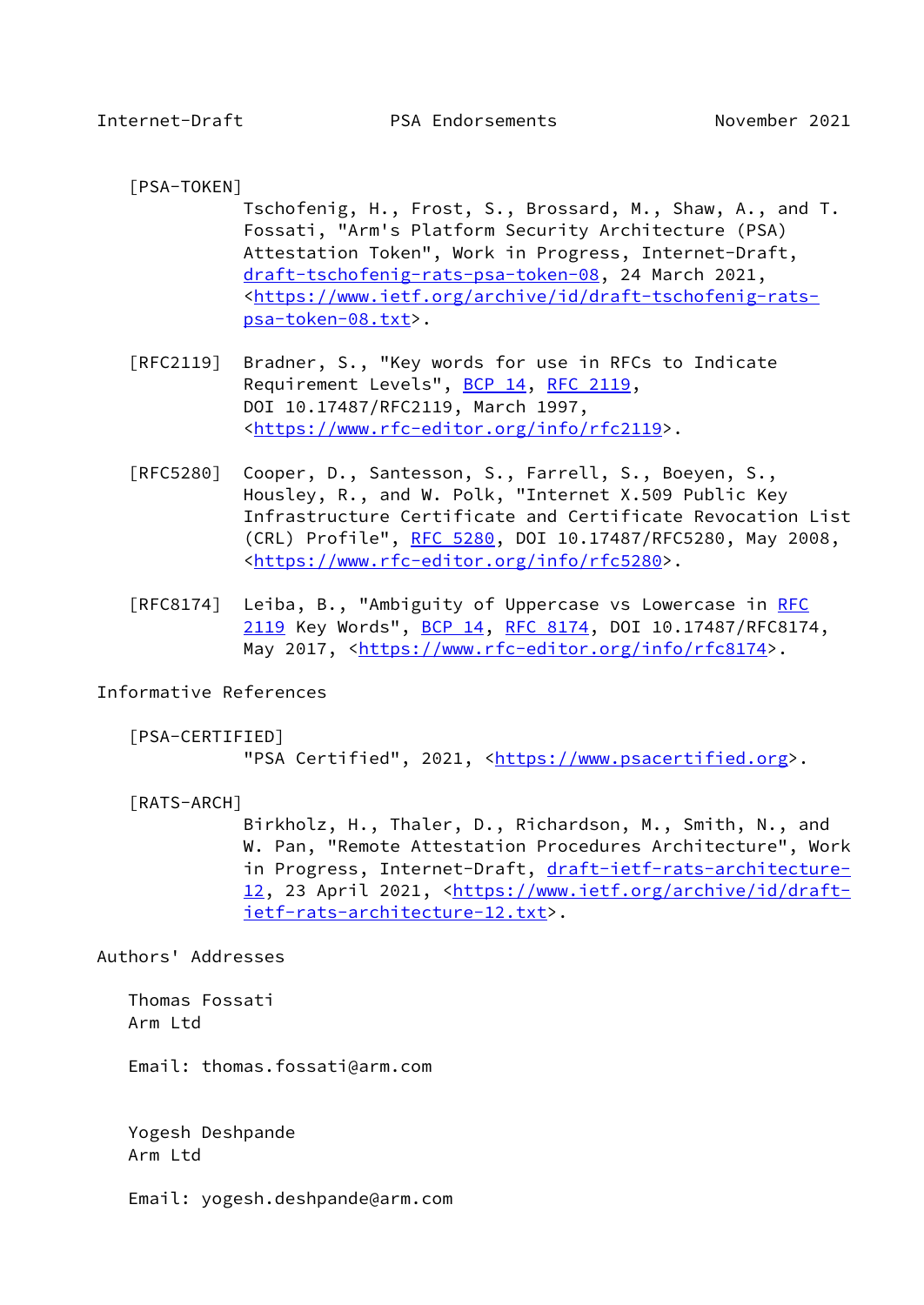Internet-Draft PSA Endorsements November 2021

 Henk Birkholz Fraunhofer SIT

Email: henk.birkholz@sit.fraunhofer.de